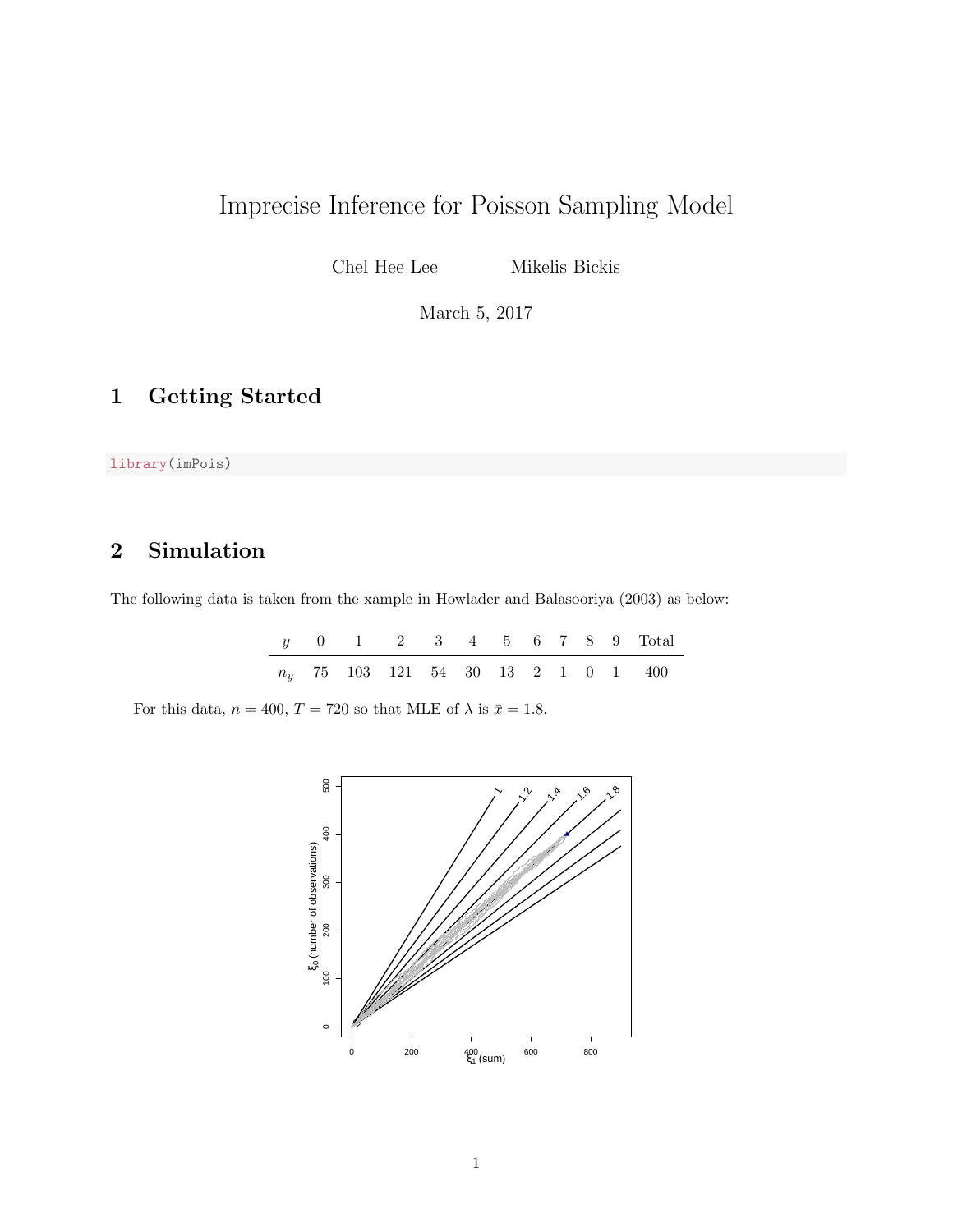#### 3 Application

The following data is taken from the example in Dahiya and Gross (1973) as below:

|                                  |                 | 32<br>16<br>6<br>$\mathbf 1$<br>55<br>$n_y$                    |  |
|----------------------------------|-----------------|----------------------------------------------------------------|--|
|                                  |                 |                                                                |  |
|                                  |                 |                                                                |  |
| $\xi_0$ (number of observations) | 60              | $^{0.9'}$<br>1:1<br>0.7                                        |  |
|                                  |                 | 1.3                                                            |  |
|                                  | 50              |                                                                |  |
|                                  |                 |                                                                |  |
|                                  | $\overline{a}$  |                                                                |  |
|                                  | $\overline{30}$ |                                                                |  |
|                                  |                 |                                                                |  |
|                                  | $20\,$          |                                                                |  |
|                                  | $\tilde{a}$     |                                                                |  |
|                                  |                 |                                                                |  |
|                                  | $\circ$         | $\mathbf{I}$                                                   |  |
|                                  |                 | $\mathbf{0}$<br>60<br>20<br>$^{40}$ $\xi_1$ (sum)<br>100<br>80 |  |

2 3 4 Total

We characterize an imprecise prior for inference by specifying the hyperparameter space such as  $\{(\xi_1, \xi_0)|(0, 0) \times$ (1, 1). Posterior minimum and maximum produced from this specification are  $\underline{E}^{\mu}_{\xi_1,\xi_0}[Y] = 0.927$  and  $\overline{E}_{\varepsilon}^{\mu}$  $\hat{\zeta}_{1,\xi_0}[Y] = 0.997$ . Note that Dahiya and Gross (1973) reported  $\hat{\lambda}_{MLE} = 0.970$ . This estimate can be obtained numerically. Later, Irwin (1959) found an explicity expression of  $\hat{\lambda}_{MLE} = 0.9722$ .

#### References

- Blumenthal, S., Dahiya, R. C., and Gross, A. J. (1978). Estimating the Complete Sample Size from an Incomplete Poisson Sample. Journal of the American Statistical Association, 73(361):182–187.
- Dahiya, R. C. and Gross, A. J. (1973). Estimating the Zero Class from a Truncated Poisson Sample. Journal of the American Statistical Association, 68(343):731–733.
- Howlader, H. A. and Balasooriya, U. (2003). Bayesian Estimation of the Distribution Function of the Poisson Model. Biometrical Journal, 45(7):901–912.
- Irwin, J. O. (1959). 138. Note: On the Estimation of the Mean of a Poisson Distribution from a Sample with the Zero Class Missing. Biometrics, 15(2):324–326.